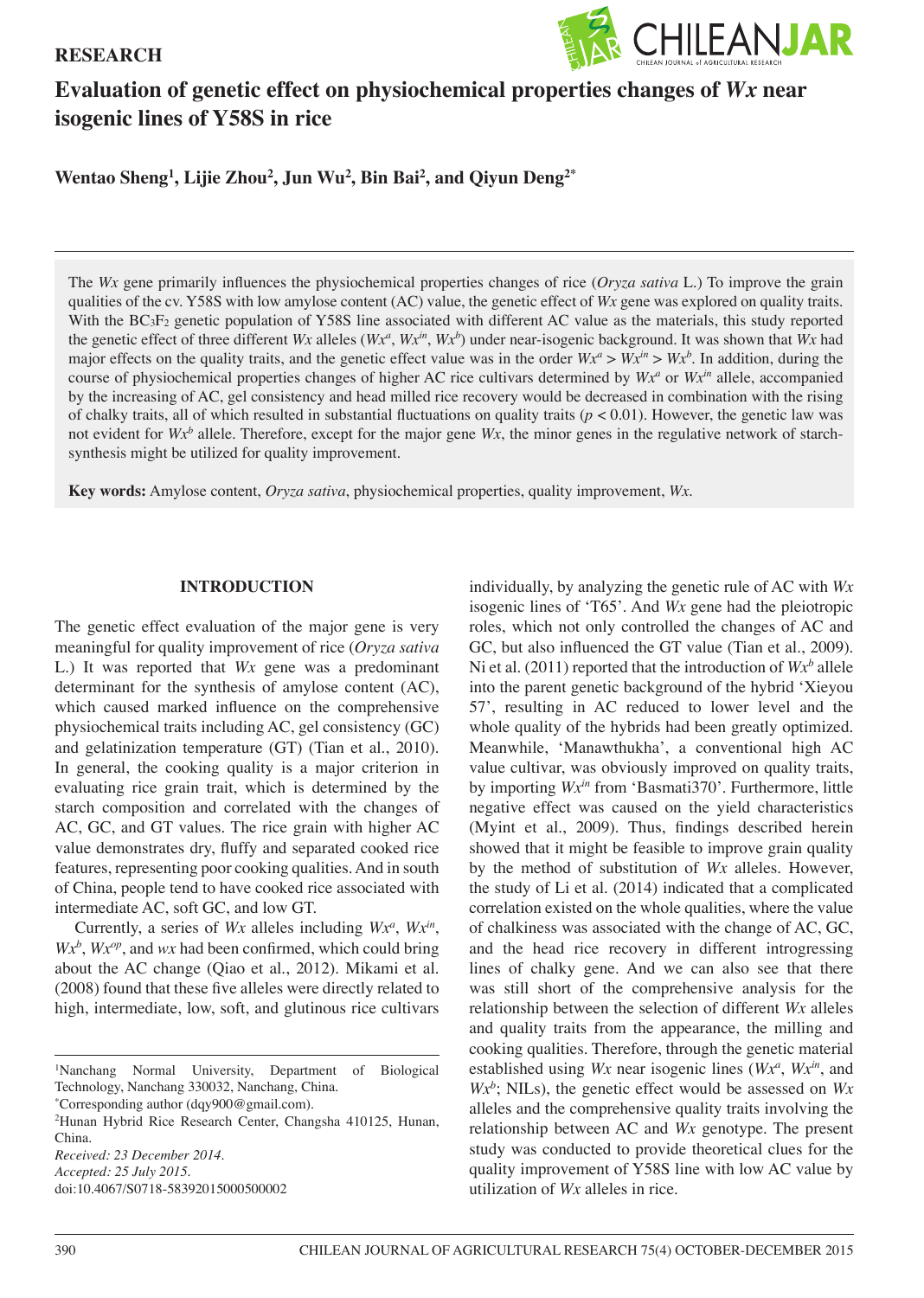#### **MATERIALS AND METHODS**

#### **Plant material**

Four rice lines were used as the parents in this study: (1) Y58S, the backbone two-line sterile line for a lot of elite hybrids grown in China, was used as the receiver of *Wx* gene; (2) 'Teqing', 'Starbonnet99', and 'Yuejingsimiao 2' were used as donor of *Wx* alleles determining high, intermediate, and low AC, respectively. A cross was made between Y58S and three donors, followed by three backcrossing with Y58S as the recurrent parent and one self-pollination. In the generation of  $BC_3F_2$  population, the materials were classified and the mean values of quality traits were compared according to the *Wx* genotype.

#### **DNA marker analysis**

On the basis of the diversity of  $(CT)_n$  microsatellite in leader region and the first base G/T site (In1 (G/T)) polymorphism in the first intron of *Wx* (Ayres et al., 1997; Teng et al., 2012), the genotype of 'Teqing'  $((CT)_{11}-G)$  was  $Wx^a$  associated with high AC value; the 'Starbonnet99' genotype ((CT)20-G) belonged to *Wxin* connected with intermediate AC value; 'Yuejingsimiao 2'  $((CT)_{17}$ -T) owned  $Wx^b$  allele relevant with low AC value; the Y58S genotype  $((CT)_{18}T)$  was  $Wx^b$  correlated with low AC value. Utilization of the characteristics of In1 (G/T) site cleaved by restriction endonuclease *Acc*I, the primer Wx-I (F:5'-GTTGGAAGCATCACGAGTTT-3'; R:5´-CGTCGTTGCAGACGAACA-3´) was devised to discriminate the genotype of  $Wx^a$  and  $Wx^{in}$  (Cai et al., 2002; Ni et al., 2011). Meanwhile, in order to distinguish the genotype of  $Wx^b$  between 'Yuejingsimiao 2' and Y58S, the *Wxb* genotype of 'Yuejingsimiao 2' and Y58S was designated as *Wxyj* and *Wxy* , respectively. The polymorphic microsatellite markers found upstream and downstream of intragenic marker RM190, were used to differentiate the genotype of *Wxyj* and *Wxy* (Myint et al., 2009).

### **Measuring quality traits**

In the light of the genotype, quality traits were determined using grain sample harvested from the genetic population at physiological maturity of Changsha Experimental Station (27°51' N, 111°53' E) in Hunan Province of south China in 2014. The dried grains were stored naturally in a greenhouse for 3-mo prior to the analysis. The quality traits were evaluated with three replicates following the procedures included in the Agricultural Industry Standard NY/T593-2013 (2013) issued by the Ministry of Agriculture, PR China. Briefly, for the milling quality, the rate of the whole rice after milling was a main parameter used to evaluate quality and efficiency of the milling process. For the appearance trait, it was calculated on the proportion between the area of chalkiness and the grain size. And for the cooking quality, AC of milled rice was measured by the colorimetric method with iodine and potassium iodide  $(I_2-KI)$  staining. The GC was assessed by measuring the flow length of rice glue. And GT was evaluated on the basis of the alkali spreading value (ASV), such that the higher GT is considered to be lower ASV value. All traits composed of brown rice ratio (BRR), milled rice ratio (MRR), head milled rice recovery (HMRR), milled rice length (MRL), milled rice width (MRW), chalky rice ratio (CRR), chalkiness (Ch), GT, GC, and AC, were subjected to statistical analysis using the SPSS 17.0 software program (SPSS, Chicago, Illinois, USA). ANOVA was performed using all the mean value of data in all traits at one percent probability level.

#### **RESULTS**

#### **Genotyping using** *Wx* **markers**

The PCR product size of Wx-I amplification was a 423 bp fragment containing the splicing site in tested materials. Upon digestion with *Acc*I, the amplified product of *Wxa* or *Wx<sup>in</sup>* types produced two fragments of 275 and 148 bp; the PCR product of  $Wx^b$  type could not be digested and only one fragment of 423 bp was revealed; the heterozygous genotype gave rise to three bands of 423, 275, and 148 bp (Figure 1). Justified by the physical position RM190  $(1764661 \sim 1764696$  bp), the microsatellite markers RM589 (1380931 ~ 1380978 bp) and RM19350 (1967182  $\sim$  1967205 bp) had been found to distinguish the genotype between 'Yuejingsimiao 2' and Y58S (International Rice Genome Sequencing Project, 2005). Polymorphisms were identified between alleles based on the number of microsatellite repeat, two kinds of DNA profiles ranging from 148 and 138 bp and 197 and 191 bp between Y58S and 'Yuejingsimiao 2' in RM589 and RM19350, respectively (Figures 2 and 3).

### **Comparison of quality traits among different genotypes**

Analysis of quality traits from different genotypes is presented in Table 1. The result showed that these substitution lines caused dramatic influence on HMRR, chalky traits, AC, and GC, especially for these materials with *Wxa* or *Wxin* genotype. For the BC3F2 population (Y58S/Teqing), as compared to the homozygous dominate *Wxa/Wxa* and recessive *Wxb/*  $Wx^b$  genotype, the obvious difference in these traits of AC, GC, chalky traits were found for the heterozygous



1: Y58S; 2: 'Teqing' ('Starbonnet99'); 3 ~ 5: homozygous genotype (*Wxa* or  $Wx^{in}$ ) of individual plant in  $BC_3F_2$  population;  $6 \sim 7$ , 13: homozygous genotype  $(Wx^b)$  of individual plant;  $8 \sim 10$ , 12, and 15: heterozygous genotype of individual plant; M: 100 bp ladder fragment

**Figure 1.** *Wx* **genotype was detected by Wx-I after** *Acc***I digestion in BC3F2 population of Y58S.**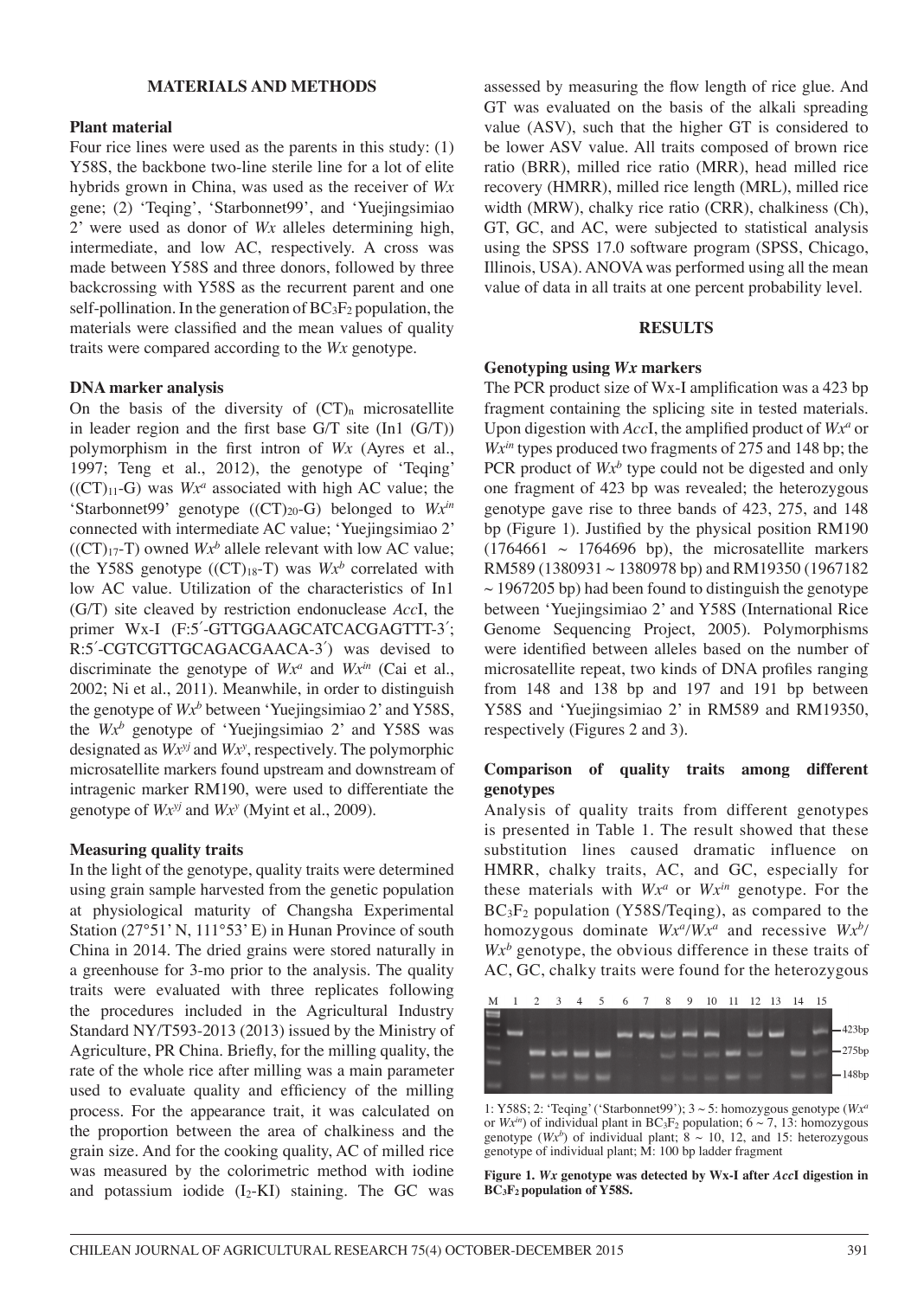

1: Y58S; 2: 'Yuejingsimiao 2';  $3 \sim 15$ : segregation individual of BC<sub>3</sub>F<sub>2</sub> population; M: 100 bp ladder fragment.

**Figure 2. BC3F2 segregation population of Y58S/Yuejingsimiao 2 associated with** *Wx* **linked marker RM586.**



**有限的消**度活在度

1: Y58S; 2: Yuejingsimiao 2;  $3 \sim 15$ : segregation individual of BC<sub>3</sub>F<sub>2</sub> population; M: 100 bp ladder fragment.

Note: The individual plant was synchronously detected with RM586 and RM19350. For the homozygous genotype (*Wxy* ), the makers RM586 and RM19350 had the same band type with Y58S; for the homozygous genotype (*Wxyj*), the makers RM586 and RM19350 had the same band type with 'Yuejingsimiao 2'; for the heterozygous genotype (*Wxy /Wxyj*), the makers RM586 and RM19350 had heterozygous band types between 'Yuejingsimiao 2' and Y58S, respectively.

#### **Figure 3. BC3F2 segregation population of Y58S/Yuejingsimiao 2 associated with** *Wx* **linked marker RM19350.**

genotype  $(Wx^a/Wx^b)$  ( $p < 0.01$ ). As for the trait of HMRR, the difference between  $Wx^a/Wx^a$  and  $Wx^a/Wx^b$  genotype did not reach significant level (*p* < 0.01). It was postulated that they might be associated with higher AC producing similar effect on grain qualities, and the difference of the comprehensive effect were nearly identical for this trait of these materials without significance. For the BC<sub>3</sub>F<sub>2</sub> population (Y58S/Starbonnet99), compared with the homozygous dominate  $Wx^{in}/Wx^{in}$  and recessive  $Wx^{b}$ *Wxb* genotype, noticeable differences were shown in these traits of AC, GC, chalky traits, and HMRR for the heterozygous genotype  $(Wx^{in}/Wx^b)$  ( $p < 0.01$ ). But, the difference among these traits comprising of BRR, MRR, MRL, MRW, and ASV did not reach significant level in

|  |  | Table 1. Quality traits analysis of $Wx$ gene in $BC_3F_2$ population of Y58S. |  |  |  |  |
|--|--|--------------------------------------------------------------------------------|--|--|--|--|
|--|--|--------------------------------------------------------------------------------|--|--|--|--|

the two populations. From data, it was confirmed that the alleles of  $Wx^a$  and  $Wx^{\text{in}}$  could have distinct impact on HMRR, chalky traits, GC, and AC, inducing the comprehensive negative effect on quality. For the  $BC_3F_2$ population (Y58S/'Yuejingsimiao 2'), by comparing with the homozygous genotype between  $Wx^{y/2}/Wx^{y/2}$  and  $Wx^{y/2}$ *Wx<sup>y</sup>*, no dramatic difference was revealed on the quality characteristics for the heterozygous genotype (*Wxyj/Wxy* ). The result indicated that different types of  $Wx^b$  alleles had the same genetic effect on the phenotype alteration of the comprehensive grain traits.

#### **Correlation analysis among different quality traits**

For the milling quality, HMRR was significantly positively correlated with MRL, the milled rice length/ width ratio (L/B ratio), ASV and GC  $(0.794^{**}, 0.771^{**},$  $0.805^{**}$ ,  $0.952^{**}$ ), which showed that the increasing of MRL, ASV and GC occurred with the raising of HMRR, simultaneously (Table 2). However, HMRR was negatively linked with CRR, Ch, and AC (-0.972<sup>\*\*</sup>, -0.984<sup>\*\*</sup>, -0.988<sup>\*\*</sup>), which revealed that along with the increasing of CRR, Ch, and AC, HMRR would be decreased remarkably. For the appearance quality, MRL was significantly positively related with L/B ratio, ASV and GC  $(0.910^{**}, 0.941^{**},$ 0.699\*\*), and also was negatively associated with CRR, Ch, and AC (-0.693\*\*, -0.750\*\*, -0.753\*\*), which indicated that the increment of MRL and L/B ratio would result in lowering the chalkiness and AC values. For the chalky traits, CRR was significantly positively correlated with Ch and AC  $(0.980^{**}, 0.960^{**})$ , which suggested the chalky traits would be increased due to the augment of AC. And CRR was significantly negatively correlated with ASV and GC  $(-0.732<sup>**</sup>, -0.943<sup>**</sup>)$ , which showed that the rice cultivars with low GT and soft GC had the tendency of owning the low chalky traits (Table 2). For the cooking traits, AC was significantly negatively relevant with ASV and GC (-0.795\*\*, -0.975\*\*), which revealed these traits of AC, GC, and GT might be controlled by *Wx* gene or else in a region very tightly linked to this gene (Table 2). As above mentioned, the present result illustrated a complex paradox existed between these quality traits. Therefore,

| Materials                                  | Genotype                         | <b>BRR</b>         | <b>MRR</b>         | <b>HMRR</b>        | <b>MRL</b>      | $L/B$ ratio    | <b>CRR</b>          | Ch               | ASV                | GС                    | AC                  |
|--------------------------------------------|----------------------------------|--------------------|--------------------|--------------------|-----------------|----------------|---------------------|------------------|--------------------|-----------------------|---------------------|
| <b>Y58S</b>                                | $Wx^b/Wx^b$                      | $78.1 \pm 0.75$    | $70.5 \pm 0.2$     | $56.5 \pm 0.4$     | $6.37 \pm 0.02$ | $2.95 + 0.02$  | $33.15 \pm 0.25$    | $6.02 \pm 0.3$   | $5.2 \pm 0.2$      | $60.0 \pm 1.5$        | $13.7 \pm 0.3$      |
| Teqing                                     | Wx <sup>a</sup> /Wx <sup>a</sup> | $75.5 \pm 0.55$    | $69.1 \pm 0.4$     | $40.8 \pm 0.7$     | $4.51 \pm 0.09$ | $2.15 + 0.05$  | $60.6 \pm 0.3$      | $25.1 \pm 0.5$   | $3.7 \pm 0.4$      | $35.0 \pm 2.5$        | $25.1 \pm 0.5$      |
| Y58S/Teqing BC <sub>3</sub> F <sub>2</sub> | $W x^a W x^a$                    | $77.83 \pm 0.15a$  | $70.1 \pm 0.1$     | $38.6 \pm 0.66$ Bc | $6.37 + 0.01a$  | $2.95 + 0.00a$ | $66.33 + 2.08$ Aa   | $15.3 + 0.1$ Aa  | $4.93 + 0.06$ Bh   | $30.6 + 1.53$ Cc      | $25.03 \pm 0.12$ Aa |
|                                            | $Wx^a/Wx^b$                      | $74.6 + 3.98a$     | $71.0 \pm 0.1a$    | $40.47 + 0.64$ Bh  | $6.37 + 0.01a$  | $2.95 + 0.01a$ | $57.33 + 2.08$ Bh   | $14.6 + 0.1Bh$   | $5.13 + 0.06$ Aa   | $41.0 + 1.00$ Bb      | $22.63 + 0.06Bh$    |
|                                            | $Wx^b/Wx^b$                      | $77.0 + 0.1a$      | $70.3 + 0.15h$     | $50.63 + 0.74$ Aa  | $6.37 + 0.01a$  | $2.95 + 0.01a$ | $32.67 \pm 1.52$ Cc | $5.57 + 0.15$ Cc | $5.13 \pm 0.06$ Aa | $57.3 + 1.15$ Aa      | $16.17 \pm 0.12$ Cc |
| Starbonnet99                               | $Wx^m/Wx^m$                      | $80.3 \pm 0.5$     | $72.5 \pm 0.8$     | $51.8 \pm 0.7$     | $5.5 \pm 0.09$  | $2.4 \pm 0.05$ | $40.7 \pm 0.8$      | $13.6 \pm 0.6$   | $4.5 \pm 0.4$      | $47.0 \pm 2.5$        | $20.1 \pm 0.5$      |
| Y58S/starbonnet99                          | $Wx^m/Wx^m$                      | $79.3 + 0.40$ Aa   | $71.6 + 0.47$ Aa   | $40.7 + 0.15$ Cc   | $6.41 + 0.02a$  | $3.04 + 0.01a$ | $60.7 \pm 1.53a$    | $12.2 \pm 0.31a$ | $5.46 \pm 0.06a$   | $41.3 \pm 2.1$ Cc     | $21.7 + 0.1$ Aa     |
| $BC_3F_2$                                  | $Wx^m/Wx^b$                      | $76.3 + 0.20$ Bh   | $71.0 + 0.21$ Aa   | $47.5 + 0.35$ Bh   | $6.42 + 0.02a$  | $3.02 + 0.03a$ | $37.3 \pm 1.15b$    | $8.1 \pm 0.2b$   | $5.53 + 0.06a$     | $47.7 + 0.6$ Bh       | $18.5 + 0.2$ Bh     |
|                                            | $W x^b W x^b$                    | $75.7 \pm 0.45$ Bb | $69.9 \pm 0.36$ Bb | $54.0 \pm 1.00$ Aa | $6.43 + 0.03a$  | $3.06 + 0.02a$ | $25.7 \pm 0.58c$    | $3.26 \pm 0.45c$ | $5.46 \pm 0.06a$   | $54.0 \pm 1.0$ Aa     | $15.1 \pm 0.3$ Cc   |
| Yuejingsimiao 2                            | $W x^b W x^b$                    | $82.0 + 0.5$       | $75.3 \pm 0.45$    | $56.73 \pm 0.85$   | $6.45 + 0.06$   | $3.15 + 0.02$  | $16.5 + 2.2$        | $10.8 \pm 0.25$  | $6.2 + 0.1$        | $70.0 + 2.5$          | $15.2 \pm 0.3$      |
| Y58S/Yuejingsimiao 2                       | Wxy/Wxy                          | $76.8 + 0.26h$     | $70.4 + 0.15$ Bh   | $57.3 + 0.15$ Bh   | $6.56 + 0.02h$  | $3.12 + 0.01a$ | $24.67 \pm 1.53a$   | $2.77 + 0.12$ Aa | $6.03 \pm 0.15a$   | $63.67 + 1.53$ Aa     | $13.37 \pm 0.31$    |
| $BC_3F_2$                                  | Wxy/Wxy                          | $77.4 + 0.25a$     | $71.3 + 0.20$ Aa   | $56.7 + 0.36$ ABc  | $6.61 + 0.02ab$ | $3.13 + 0.01a$ | $22.33 \pm 1.15a$   | $2.43 + 0.06Bh$  | $6.03 + 0.06a$     | $61.67 \pm 1.15$ ABab | $13.67 + 0.12$      |
|                                            | Wxy/Wxy                          | $77.2 + 0.10$ ab   | $70.9 + 0.21$ Aa   | $57.9 + 0.31$ Aa   | $6.53 + 0.04a$  | $3.10 + 0.02a$ | $24.33 + 1.53Bh$    | $2.53 + 0.0$ ABb | $6.0 + 0.1a$       | $59.67 + 0.58$ Bh     | $13.37 + 0.15$      |

 $-197bp$ <br>-191bp

BRR: Brown rice ratio; MRR: milled rice ratio; HMRR: head milled rice recovery; MRL: milled rice length; L/B ratio, milled rice length/width ratio; CRR: chalky rice ratio; Ch: chalkiness; ASV: alkali spreading value; GC: gel consistency; AC: amylose content. Data for the three combinations with a column followed by different lower (upper) case letters indicated significant difference among the three combinations at 5% (1%) probability levels, respectively.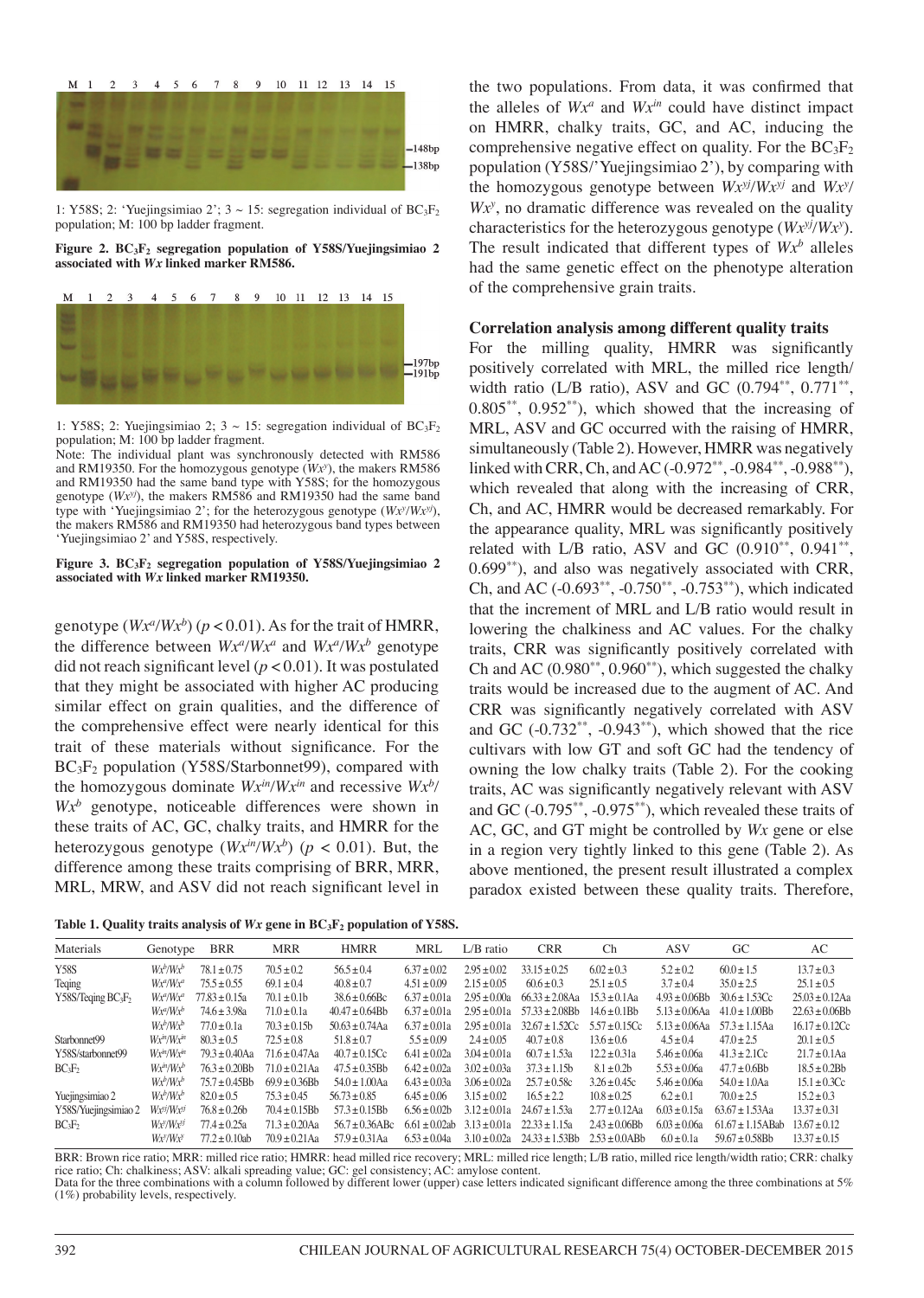Table 2. Coefficient of phenotypic correlation between grain quality characteristics in Wx isogenic lines of Y58S BC3F<sub>2</sub> genetic population.

|             | <b>BRR</b> | <b>MRR</b> | <b>HMRR</b> | <b>MRL</b>  | $L/B$ ratio | <b>CRR</b> | Ch         | ASV         | GC          |
|-------------|------------|------------|-------------|-------------|-------------|------------|------------|-------------|-------------|
| <b>BRR</b>  |            |            |             |             |             |            |            |             |             |
| <b>MRR</b>  | 0.210      |            |             |             |             |            |            |             |             |
| <b>HMRR</b> | $-0.068$   | $-0.129$   |             |             |             |            |            |             |             |
| <b>MRL</b>  | 0.106      | 0.200      | $0.794***$  |             |             |            |            |             |             |
| $L/B$ ratio | 0.184      | 0.216      | $0.771***$  | $0.910**$   |             |            |            |             |             |
| <b>CRR</b>  | 0.178      | 0.148      | $-0.972***$ | $-0.693**$  | $-0.708***$ |            |            |             |             |
| Ch          | 0.038      | 0.134      | $-0.984***$ | $-0.750**$  | $-0.743**$  | $0.980**$  |            |             |             |
| GT          | 0.109      | 0.290      | $0.805***$  | $0.941**$   | $0.910**$   | $-0.732**$ | $-0.770**$ |             |             |
| $G_{\rm C}$ | $-0.065$   | $-0.032$   | $0.952**$   | $0.699**$   | $0.739**$   | $-0.943**$ | $-0.950**$ | $0.778**$   |             |
| AC          | 0.073      | 0.075      | $-0.988***$ | $-0.753***$ | $-0.761**$  | $0.960**$  | $0.991**$  | $-0.795***$ | $-0.975***$ |

\*\*Significant at 1% probability level.

BRR: Brown rice ratio; MRR: milled rice ratio; HMRR: head milled rice recovery; MRL: milled rice length; L/B ratio: milled rice length/width ratio; CRR: chalky rice ratio; Ch: chalkiness; ASV: alkali spreading value; GC: gel consistency; AC: amylose content.

this complex linkage correlation should be broken for obtaining superior qualities during the course of rice breeding.

#### **DISCUSSION**

The *Wx* gene had been recognized as a major determinant of grain quality, which impacted the wide range of variation on AC value. As it is well known, the inheritance of AC is very complicated due to the influence of modified genes, cytoplasmic effects, the triploid nature of the endosperm, environmental temperature, and genetic background (Tian et al., 2009; Ardashir et al., 2012). To minimize the genetic background affecting the magnitude and quantity of the quality trait, we used *Wx* NILs in the population of BC3F2 generation, which had three divergent alleles effecting starch properties. Among these combinations, the range of AC values were as follows  $(Wx^a/Wx^a > Wx^{\text{in}})$  $Wx^{in} > Wx^{b}/Wx^{b}$ ; the magnitude of AC variations in different types of  $Wx^b/Wx^b$  genotype was low and nearly the same; the genetic effect of heterozygous genotype was between two homozygous genotypes. It was just accorded with the expression ability of granule binding starch synthetase (GBSS) associated with different *Wx* genotypes (Mikami et al., 2008). And the study confirmed the complex relationship between AC and different genotypes furthermore.

Up to now, there was some disagreement about the role of *Wx* gene on GC. Huang et al. (2000) reported that GC was predominately determined by the gene on chromosome 3. Besides this major gene, an epistastic genetic site was found to affect GC. The study of Tian et al. (2010) demonstrated that not only AC and GC were controlled by *Wx* gene, but also GT was influenced to some extent. Through positional cloning, it was found that GC was determined by *Wx* gene (Su et al., 2011). In this study, from the genetic rule of quality traits in different substitution lines, it was further proved that *Wx*  gene had pleiotropies and there was negative correlation between AC and GC. Moreover, the substitution of *Wx*  allele would not produce obvious effect on GT value, but a distinct negative correlation existing between AC and ASV value. As *Wx* was a major gene controlling both AC and GC but a minor gene affecting GT, while the *SSIIa* gene was a key determinant responsible for GT but a minor gene influencing AC and GC, all of which were tightly linked on the short arm of Chromosome 6 (Zhou et al., 2003; Tian et al., 2009). And this result was in agreement with the study of Tian et al. (2009), which indicated there was a positive relationship for the change of AC and GT. But surprisingly, the study of Sun et al. (2005) showed that there was no obvious relevance for AC and GT. Presumably, the difference was correlated with the genotype of the experiment materials, which might have the same haplotype combination for *Wx* and *SSIIa* gene.

Usually, rice grain quality is a comprehensive trait including the appearance, milling, cooking, and nutritional qualities. The high chalky traits influences the appearance, and the low HMRR decreases the milling quality, both of which results in poor rice quality. In this study, the *Wx* gene region associated with high or intermediate AC was successfully transferred into Y58S by selection of In1(G/T) site of *Wx* gene. The data showed that when AC was profoundly increased, two dramatic changes occurred with an accompanied reduction on GC and HMMR and an obvious increment of chalky traits. However, these genetic changes were not obvious for *Wxb* types in the  $BC_3F_2$  population. It was possible that rice strains with the  $Wx^b$  allele had low amylose, in contrast to rice strains of higher AC with the  $Wx^a$  or  $Wx^{in}$  allele, which had low genetic effects on the AC value (Teng et al., 2012). And Zhou et al. (2003) found that when *Wxa* allele was substituted by  $Wx^b$ , it caused the decreasing of AC and chalky traits and the increasing of GC and HMRR, contributing the whole optimization of quality traits. Therefore, a complex correlation for *Wx* alleles was also defined among these quality traits. Given that the rice endosperm was mainly comprised with amylose and amylopectin, and the ratio between amylose and amylopectin was an important physiochemical indicator influencing rice quality. And it is well documented that the synthesis of amylose and amylopectin in endosperm was composed of a complex regulative network including ADP-glucose pyrophosphorylase, GBSS, soluble starch synthase, starch branching enzymes and starch